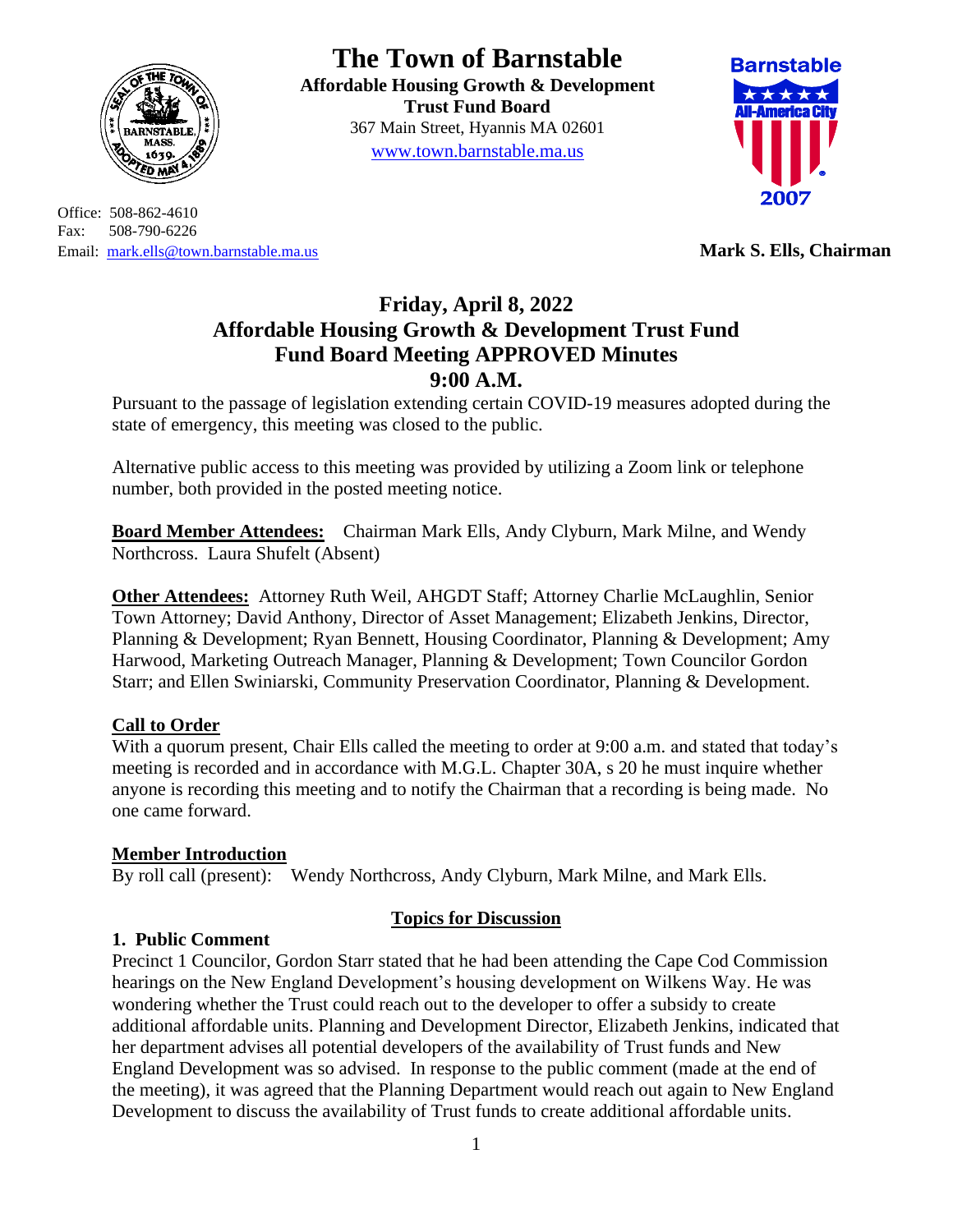#### **2. Approval of minutes for the 3-25-22 meeting.**

Motion was made by Andy Clyburn and seconded by Mark Milne to approve the March 25, 2022 meeting minutes as submitted. Roll call vote: Wendy Northcross (yes), Mark Milne (yes), Andy Clyburn (yes) and Mark Ells (yes). Motion carries.

#### **3. Update on the search to fill the Trust administrator position.**

Elizabeth Jenkins explained that an applicant has been selected and offered the position but she is awaiting a final response from the applicant.

#### **4. Update on the Trust's Marketing Plan.**

Elizabeth Jenkins and Amy Hardwood shared a PowerPoint presentation of the potential advertisements, flyer, and marketing plan. Trust members raised questions about the reference to Community Preservation Act funds in the proposed small ad as well as specifying the fact that \$2.65 Million Dollars was available. There was discussion regarding the wording on the digital advertisement page that contained the button "Learn More" to ensure that it would attract the most interest. Amy Harwood said that the size of the button in the digital advertisement for USA Today and Cape Cod Time is smaller than what is shown in the PowerPoint and the only print advertisement will be in Banker & Tradesman. In answer to Attorney McLaughlin's inquiry, Amy said that she has contacts with Cape & Island Realtor's Association as well as Home Builders Association that she could ask to help circulate the information. Amy continued to narrate the PowerPoint presentation which included suggestions such as a multilingual notice; best places to work – nomination for Barnstable; Banker & Tradesmen interested in ADUs and gateway cities issue set for December 2023; live community discussion, perhaps set for June. After further discussion it was decided that adjustments would be made to the button page which Amy will forward to Trust members. Elizabeth and Amy agreed to make the suggested changes.

#### **5. Discussion and possible vote on the request by the Department of Planning and Development for funds for a Housing Needs Assessment.**

Ryan Bennett requested that this request be withdrawn. Instead, Community Preservation Act administrative funds will be sought through the Community Preservation Committee for the Housing Production Plan which will include the Housing Needs Assessment.

#### **6. Discussion of the Trust's role in supporting and possibly funding the creation of Accessory Dwelling Units (ADUs).**

Wendy Northcross made the point that ADU's potentially could quickly create unit of desperately needed affordable housing and she was interested in what role the Trust could play to support the effort.

Ruth Weil made the statement that if the Trust were to fund the accessory dwelling units using CPA funds, the units would require permanent restrictions and be subject to open and fair housing marketing requirements which included conducting a lottery. Senior Town Attorney, Charlie McLaughlin opined that it would be worthwhile to see if there was a way to provide Trust funding for ADUs that did not require a permanent restriction. Elizabeth Jenkins indicated that previously CPA funding has been approved to create accessory affordable units under the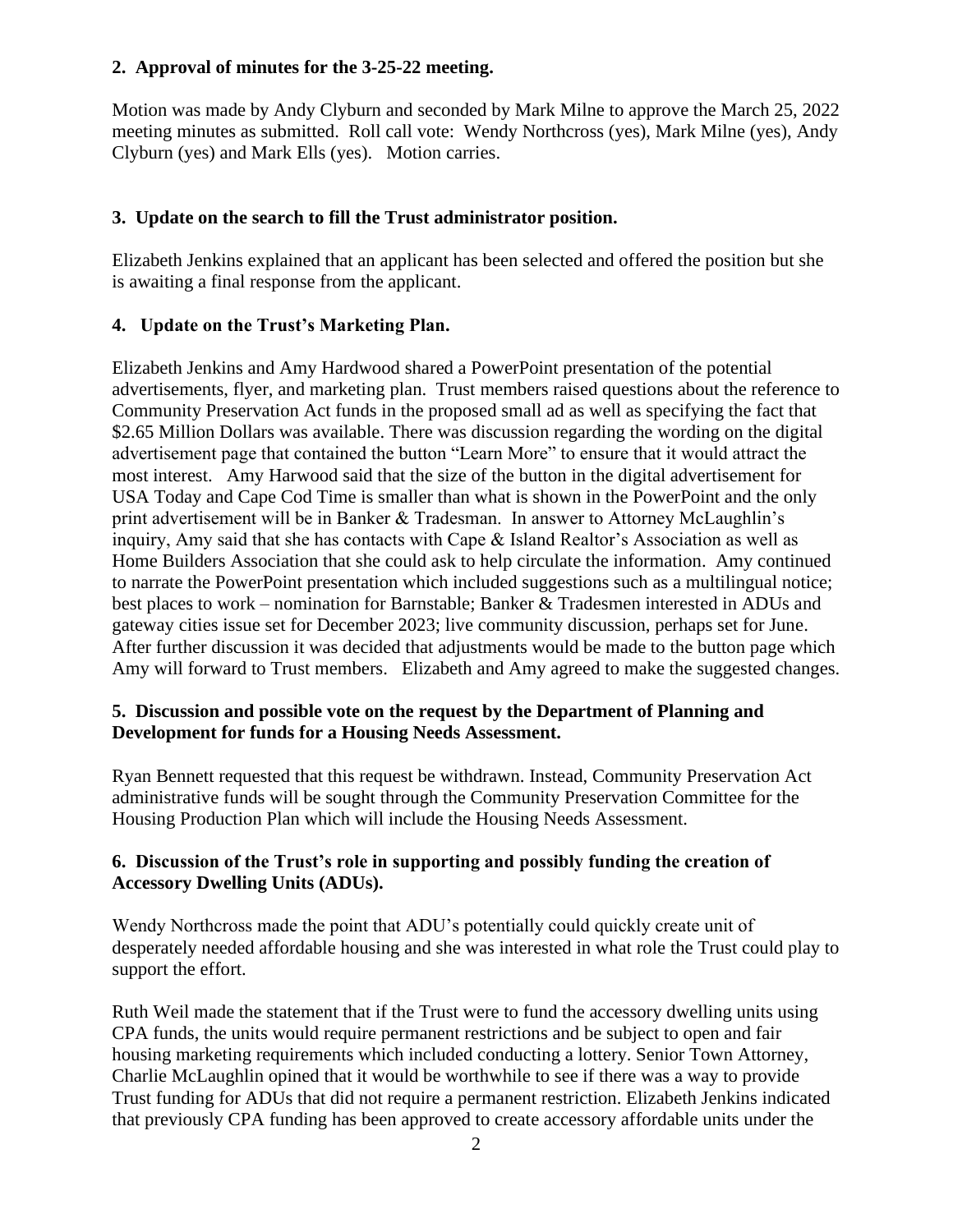Town's Accessory Affordable Apartment Program (AAAP) and that that funding was secured by loans. It was agreed that staff would provide the Trust with additional information regarding whether a permanent restriction was required to use CPA money to fund the creation of affordable ADUS.

Ryan Bennett stated that the Housing Assistance Corporation has a presentation on their new ADU technical and financial assistance program *My Home Plus One*. Ryan would look into HAC's availability to present the program o the Trust.

A question was asked about the availability of ARPA funds to support the creation of ADUs. . Mark Milne said he would explore options that may for this, however he noted that the Town of Barnstable not the Trust would need to be recipient of those funds. While certain housing projects are potentially eligible for ARPA funding, the specific federal requirements would need to be carefully scrutinized.

# **7. Update on the Request for Quotes (RFQ) for on-call housing inspectors.**

Ruth Weil stated that the Trust had released a Request for Quotes (RFQ) for on-call housing inspectors to inspect existing market rate units that were seeking funding to convert those units into affordable units. Ruth indicated that the Trust received no responses to the RFQ. Absent an on-call contract, when a request for conversion from a market rate unit to an affordable unit comes forward, the Trust will follow the required Chapter 30B procurement requirements for services of less than \$10,000.

# **8. Discussion of whether the Trust is interested in increasing the eligibility for Trust funding to households whose incomes are greater than 100% of the Area Median Income (AMI) and the process to allow the Trust to award Community Preservation Act (CPA) to households whose incomes are greater than 100% of the AMI.**

This item was placed on the agenda to allow Trust members to identify additional information needed from staff to determine whether there is demographic and other data that demonstrates a need to attempt to seek special legislation to increase the Area Median Income (AMI) for CPA funded Trust projects above 100% of the AMI.

Trust members acknowledged that this review needed to be a comprehensive process that will take some time.

Ruth Weil commented that Barnstable qualified for CBDG funding because it had the poorest census track on the Cape. Issues to be considered are the need for the increase and how the increase in the AMI will impact funding at the lower end of the AMI. Some indicia to look at are number of households on the waiting list for housing through the Barnstable Housing Authority and the Housing Assistance Corporation and how long they have been on the waiting list.

Wendy stated that it was important to start the discussion because Barnstable's property values are rising so rapidly that Barnstable could find itself in a similar situation to Nantucket and Chatham,